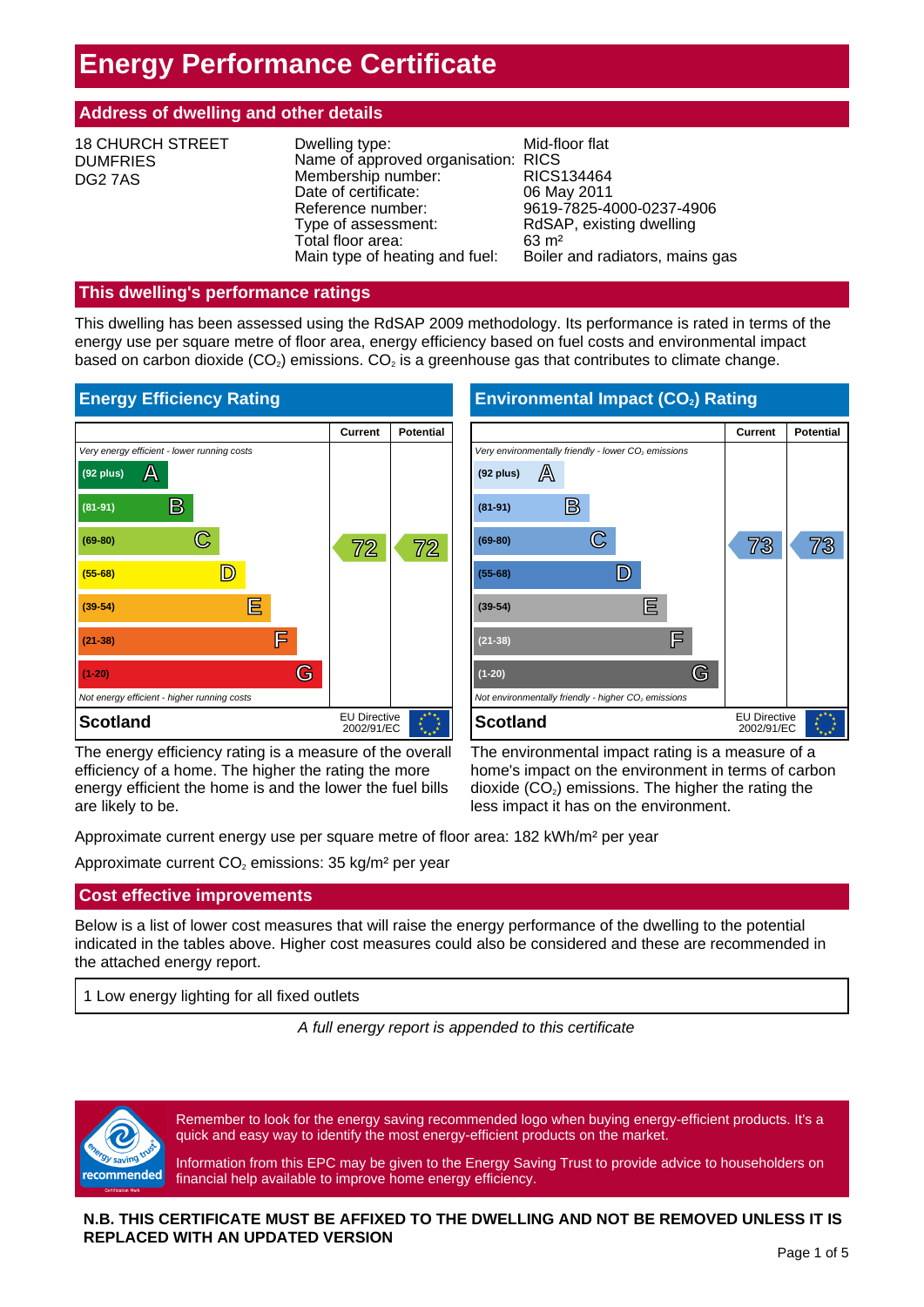# **Energy Report**



The Energy Performance Certificate and Energy Report for this dwelling were produced following an energy assessment undertaken by a member of RICS. This is an organisation which has been approved by the Scottish Ministers. The certificate has been produced under the Building (Scotland) Amendment Regulations 2006 and a copy of the certificate and this energy report have been lodged on a national register.

| Assessor's name:           | Craig McKnight                   |
|----------------------------|----------------------------------|
| Company name/trading name: | J & E Shepherd                   |
| Address:                   | 18, Castle Street, Dumfries, DG1 |
|                            | 1DR                              |
| Phone number:              | 01387264333                      |
| Fax number:                | 01387250450                      |
| E-mail address:            | dumfries@shepherd.co.uk          |
| Related party disclosure:  | No related party                 |
|                            |                                  |

# **Estimated energy use, carbon dioxide (CO2) emissions and fuel costs of this home**

|                          | Current                         | Potential                       |
|--------------------------|---------------------------------|---------------------------------|
| Energy use               | 182 kWh/m <sup>2</sup> per year | 179 kWh/m <sup>2</sup> per year |
| Carbon dioxide emissions | 2.2 tonnes per year             | 2.2 tonnes per year             |
| Lighting                 | £46 per year                    | £35 per year                    |
| Heating                  | £370 per year                   | £372 per year                   |
| Hot water                | £83 per year                    | £83 per year                    |

The figures in the table above have been provided to enable prospective buyers and tenants to compare the fuel costs and carbon emissions of one home with another. To enable this comparison the figures have been calculated using standardised running conditions (heating periods, room temperatures, etc.) that are the same for all homes, consequently they are unlikely to match an occupier's actual fuel bills and carbon emissions in practice. The figures do not include the impacts of the fuels used for cooking or running appliances, such as TV, fridge etc.; nor do they reflect the costs associated with service, maintenance or safety inspections. Always check the certificate date because fuel prices can change over time and energy saving recommendations will evolve.

# **About the building's performance ratings**

The ratings on the certificate provide a measure of the building's overall energy efficiency and its environmental impact, calculated in accordance with a national methodology that takes into account factors such as insulation, heating and hot water systems, ventilation and fuels used.

Not all buildings are used in the same way, so energy ratings use 'standard occupancy' assumptions which may be different from the specific way you use your home.

Buildings that are more energy efficient use less energy, save money and help protect the environment. A building with a rating of 100 would cost almost nothing to heat and light and would cause almost no carbon emissions. The potential ratings in the certificate describe how close this building could get to 100 if all the cost effective recommended improvements were implemented.

# **About the impact of buildings on the environment**

One of the biggest contributors to global warming is carbon dioxide. The way we use energy in buildings causes emissions of carbon. The energy we use for heating, lighting and power in homes produces over a quarter of the UK's carbon dioxide emissions and other buildings produce a further one-sixth.

The average household causes about 6 tonnes of carbon dioxide every year. Adopting the recommendations in this report can reduce emissions and protect the environment. You could reduce emissions even more by switching to renewable energy sources. In addition there are many simple everyday measures that will save money, improve comfort and reduce the impact on the environment. Some examples are given at the end of this report.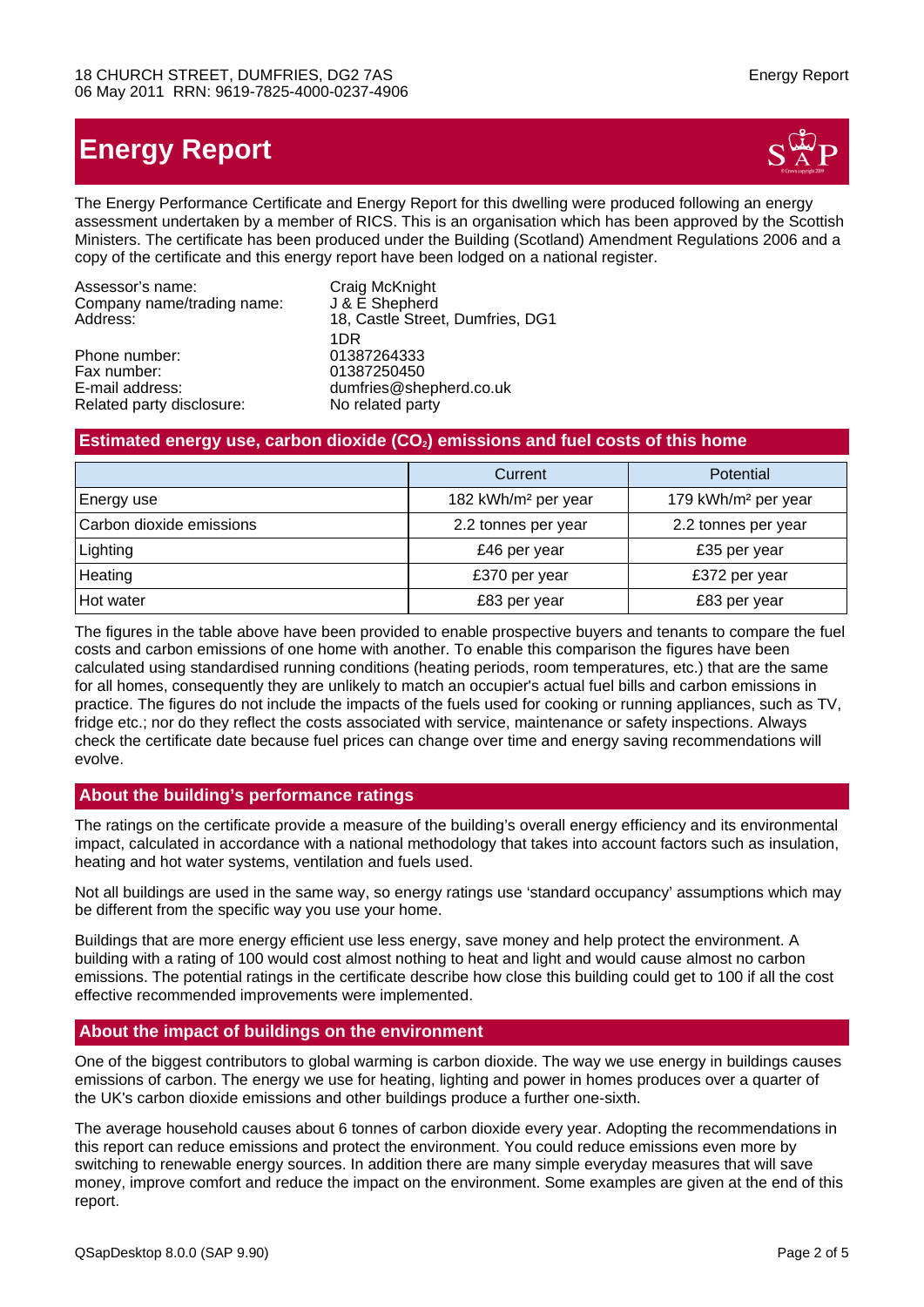# **Summary of this home's energy performance related features**

The table below gives an assessment of the key individual elements that have an impact on this home's energy and environmental performance. Each element is assessed by the national calculation methodology; 1 star = very poor (least efficient), 2 stars = poor, 3 stars = average, 4 stars = good and 5 stars = very good (most efficient). The assessment does not take into consideration the physical condition of any element. 'Assumed' means that the insulation could not be inspected and an assumption has been made in the methodology based on age and type of construction.

| Element                                                | Description                                    | <b>Current performance</b> |               |  |
|--------------------------------------------------------|------------------------------------------------|----------------------------|---------------|--|
|                                                        |                                                | <b>Energy Efficiency</b>   | Environmental |  |
| Walls                                                  | Cavity wall, as built, no insulation (assumed) | ★★☆☆☆                      | ★★☆☆☆         |  |
| Roof                                                   | (another dwelling above)                       |                            |               |  |
| Floor                                                  | (other premises below)                         |                            |               |  |
| Windows                                                | Fully double glazed                            | ★★★☆☆                      | ★★★☆☆         |  |
| Main heating                                           | Boiler and radiators, mains gas                | ★★★★☆                      | ★★★★☆         |  |
| Main heating controls                                  | Programmer, room thermostat and TRVs           | ★★★★☆                      | ★★★★☆         |  |
| Secondary heating                                      | None                                           |                            |               |  |
| Hot water                                              | From main system                               | ★★★★☆                      | ★★★★☆         |  |
| Lighting                                               | Low energy lighting in 71% of fixed outlets    | *****                      | *****         |  |
| Current energy efficiency rating                       |                                                | C <sub>72</sub>            |               |  |
| Current environmental impact (CO <sub>2</sub> ) rating |                                                |                            | C 73          |  |

#### **Low and zero carbon energy sources**

These are sources of energy (producing or providing electricity or hot water) which emit little or no carbon dioxide into the atmosphere. There are none applicable to this home.

#### **Renewable Heat Incentive**

You could receive 20 years of RHI payments and help reduce carbon emissions by replacing your existing heating system with one that generates renewable heat and, where appropriate, having your loft insulated to 150 mm and cavity walls filled. The energy required for space and water heating shown below would form the basis of the payments. The Department of Energy and Climate Change has up-to date information on technologies supported and the support levels at www.decc.gov.uk/rhi.

This dwelling: Loft insulation not applicable, Cavity walls not insulated

| <b>Heat demand for RHI</b>   | Existing dwelling | With <b>loft</b><br>insulation only | With cavity<br>insulation only | With loft and cavity<br>insulation |
|------------------------------|-------------------|-------------------------------------|--------------------------------|------------------------------------|
| Space heating (kWh per year) | 6141              |                                     | 3307                           |                                    |
| Water heating (kWh per year) | 1910              |                                     |                                |                                    |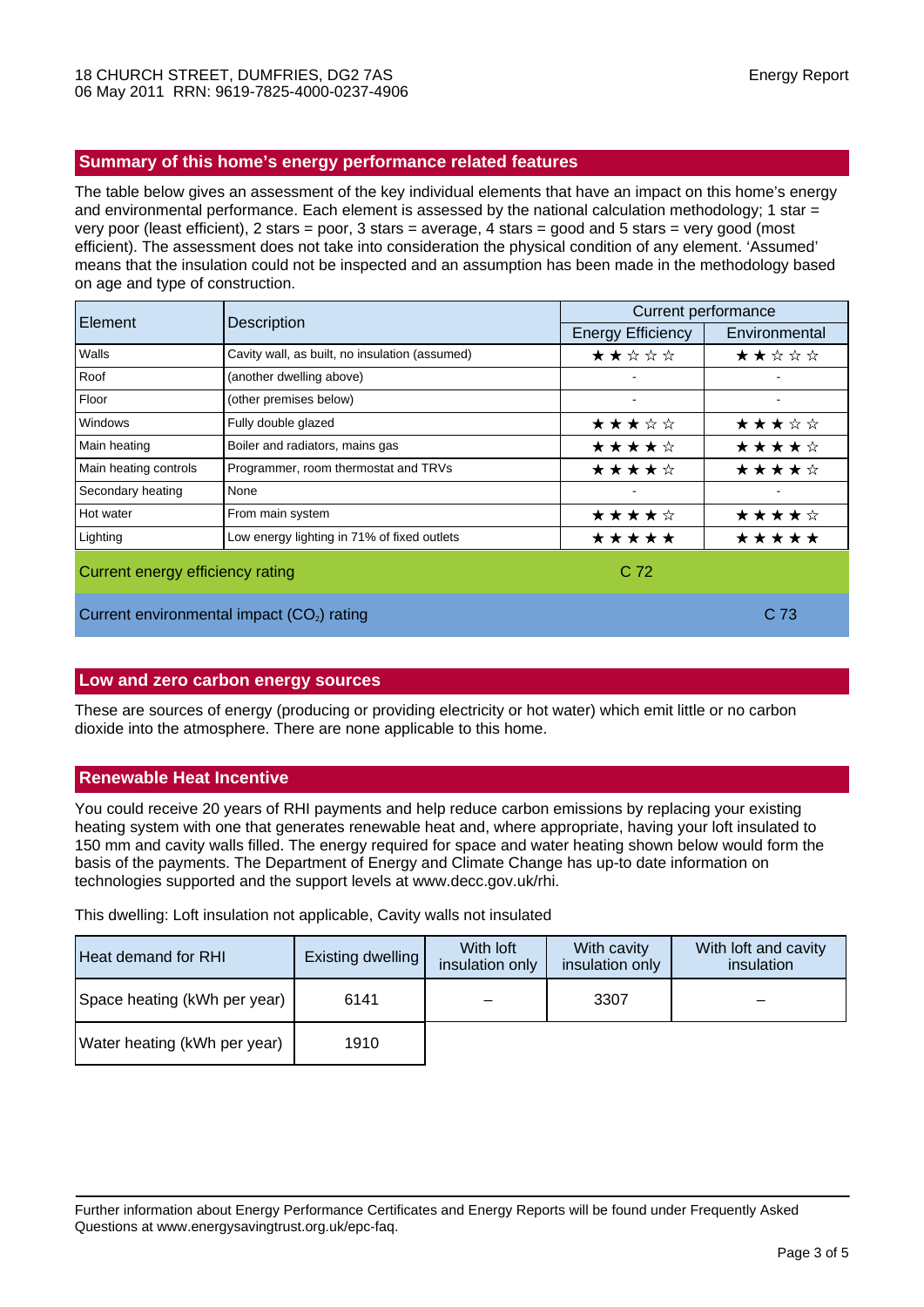### **Recommended measures to improve this home's energy performance**

The measures below are cost effective. The performance ratings after improvement listed below are cumulative, that is they assume the improvements have been installed in the order that they appear in the table. However you should check the conditions in any covenants, warranties or sale contracts, and whether any legal permissions are required such as a building warrant, planning consent or listed building restrictions. The indicative costs are representative for most properties but may not apply in a particular case.

|                                                          | Indicative cost | <b>Typical savings</b><br>per year | Ratings after improvement |                         |  |
|----------------------------------------------------------|-----------------|------------------------------------|---------------------------|-------------------------|--|
| <b>Lower cost measures</b>                               |                 |                                    | Energy efficiency         | Environmental<br>impact |  |
| 1 Low energy lighting for all fixed outlets              | £5              | £9                                 | C 72                      | C 73                    |  |
| Sub-total                                                |                 | £9                                 |                           |                         |  |
| <b>Higher cost measures</b>                              |                 |                                    |                           |                         |  |
| 2 Replace boiler with new condensing boiler              | £1,500 - £3,500 | £27                                | C 74                      | C 75                    |  |
| Total                                                    |                 | £36                                |                           |                         |  |
| C 74<br>Potential energy efficiency rating               |                 |                                    |                           |                         |  |
| Potential environmental impact (CO <sub>2</sub> ) rating |                 |                                    |                           | C <sub>75</sub>         |  |

#### **Further measures to achieve even higher standards**

#### None

Improvements to the energy efficiency and environmental impact ratings will usually be in step with each other. However, they can sometimes diverge because reduced energy costs are not always accompanied by a reduction in carbon dioxide  $(CO<sub>2</sub>)$  emissions.